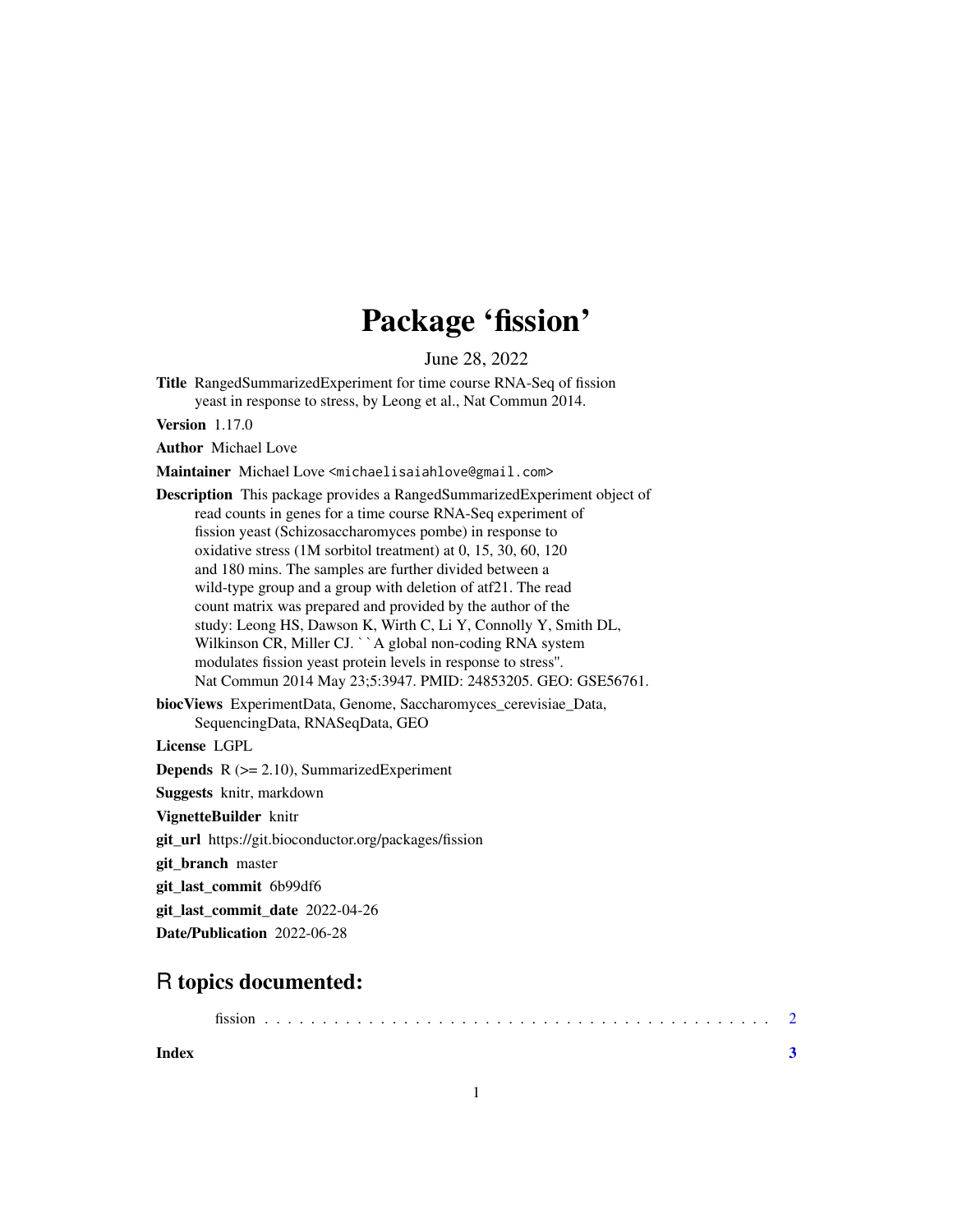<span id="page-1-0"></span>

#### Description

Read counts per gene for fission yeast time course RNA-Seq experiment

#### Usage

data("fission")

#### Format

RangedSummarizedExperiment

#### Details

From the GEO series:

Global transcription profiles of fission yeast wild type (WT) and atf21del strains over an osmotic stress time course following treatment with 1M sorbitol at 0, 15, 30, 60, 120 and 180 mins. Strandspecific single end sequencing of total RNA was performed in biological triplicates on the Applied Biosystems SOLiD 5500xl Genetic Analyzer System.

Sequencing reads were aligned to the fission yeast genome (PomBase database release 11) using SHRiMP2 aligner with default parameters. Total number of reads that can be aligned to the genome at exactly one locus per sample range from 7.5 to 20.1 millions. These uniquely mapped reads were used to identify stretches of unambiguous transcription. Reads that aligned to more than one locus (generally paralogous regions in the genome) were discarded. Adjacent unambiguous transcription regions with minimum peak height of two and located within 50 bases of each other were merged to yield an extensive transcription map of S. pombe. These regions were then positioned relative to known annotation and labelled according to the gene(s) they overlapped with using the Bioconductor package annmap.

#### Source

Read count matrix prepared and provided by authors of the study

#### References

Leong HS, Dawson K, Wirth C, Li Y, Connolly Y, Smith DL, Wilkinson CR, Miller CJ. 'A global non-coding RNA system modulates fission yeast protein levels in response to stress'. Nat Commun 2014. PMID: 24853205. GEO: GSE56761.